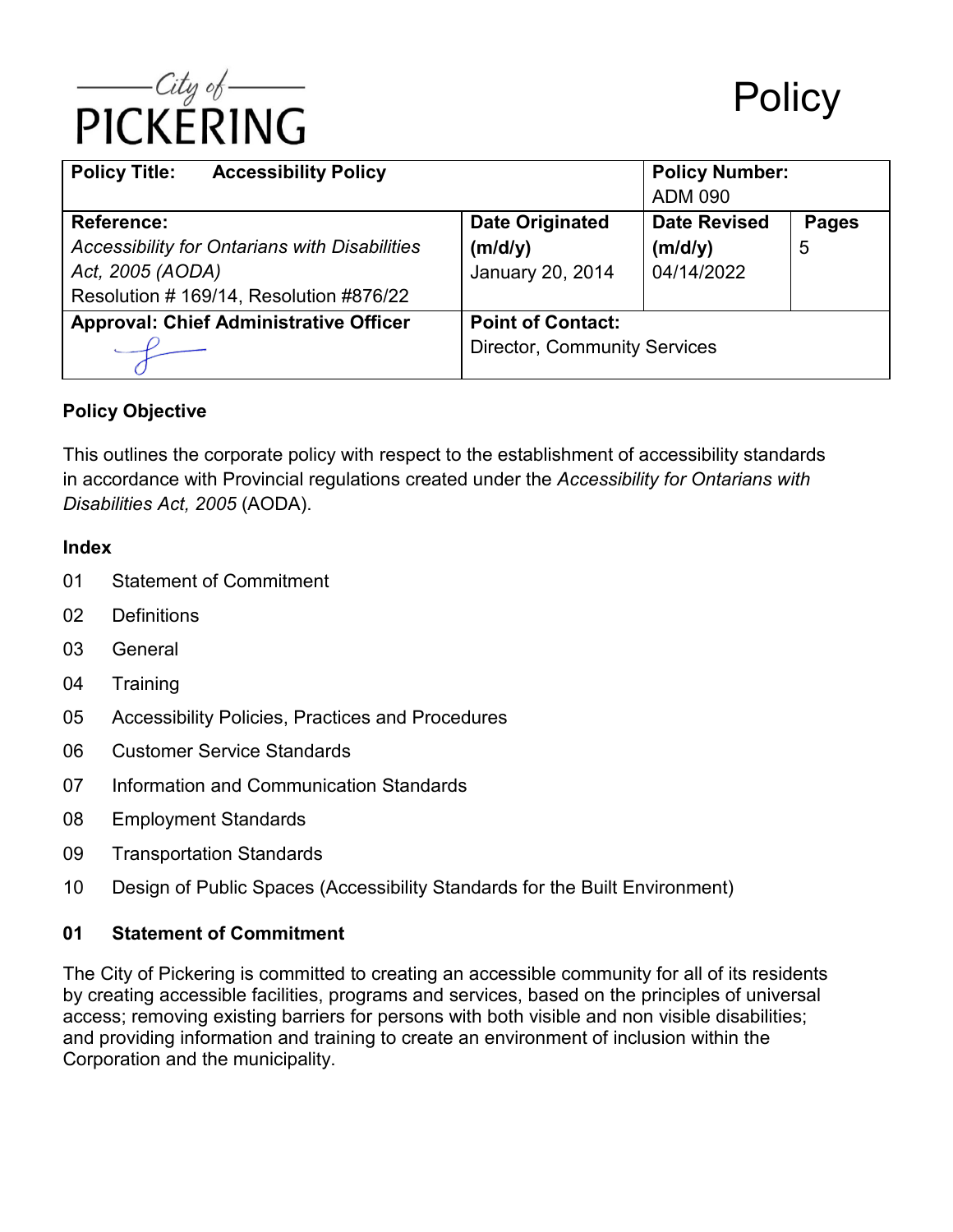## **02 Definitions**

- 02.01 **Accessible formats** may include, but are not limited to, large print, recorded audio and electronic formats usable by persons with a disability.
- 02.02 **Assistive device** any device that is designed or adapted to assist a person to perform a particular task or procedure. This may include, but is not limited to crutches, walkers, wheelchairs, personal sound amplification devices, technological or computerized devices, etc.
- 02.03 **Communication supports** may include, but are not limited to, captioning, alternative and augmentative communication supports, plain language, sign language and other supports that facilitate effective communications.

### 02.04 **Disability**

- a) any degree of physical disability, infirmity, malformation or disfigurement that is caused by bodily injury, birth defect or illness and, without limiting the generality of the foregoing, includes diabetes mellitus, deafness or hearing impairment, muteness or speech impediment, or physical reliance on a service animal or on a wheelchair or other remedial appliance or device;
- b) a condition of mental impairment or a developmental disability;
- c) a learning disability, or a dysfunction in one or more of the processes involved in understanding or using symbols or spoken language;
- d) a mental disorder; and
- *e)* an injury or disability for which benefits were claimed or received under the insurance plan established under the *Workplace Safety and Insurance Act, 1997.*

## **03 General**

03.01 The AODA was enacted in 2005 in order to facilitate the development of specific standards with respect to improving accessibility across the Province. Ontario's first accessibility standard, the Customer Service Standard, came into effect on January 1, 2008.

The Integrated Accessibility Standards (IAS) came into effect on July 1, 2011. These included the Information and Communications Standards, the Employment Standards and the Transportation Standards.

The Design of Public Spaces Standards (Accessibility Standards for the Built Environment) is an amendment to the IAS and came into effect on January 1, 2013.

03.02 This policy is intended to provide the framework to guide the review and development of City of Pickering policies, standards, procedures, By-laws and guidelines to comply with the standards developed under the *Accessibility for Ontarians with Disabilities Act, 2005, S.O. 2005, c. 11.* (AODA).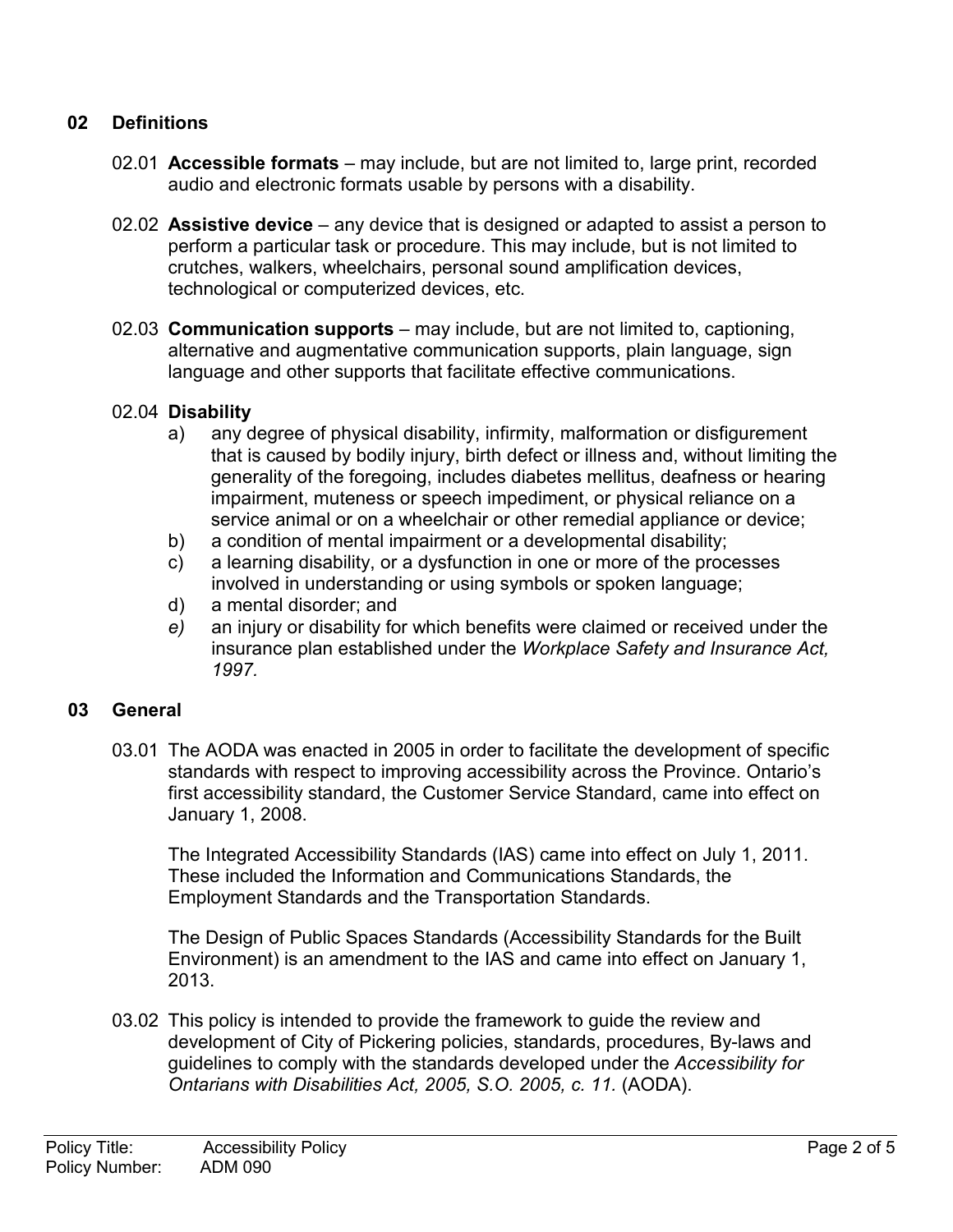## **04 Training:**

04.01 We are committed to training all staff and volunteers in accessible customer service, other Ontario's accessibility standards and aspects of the Ontario Human Rights Code that relate to persons with disabilities.

In addition, we will train:

a) all persons who participate in developing the organization's policies; and

b) all other persons who provide goods, services or facilities on behalf of the organization

04.02 Training of our employees and volunteers on accessibility related to their specific roles.

Training includes:

• purpose of the *Accessibility for Ontarians with Disabilities Act, 2005* and the requirements of the Customer Service

#### **Standards**

- our policies related to the Customer Service Standards;
- how to interact and communicate with people with various types of disabilities;
- how to interact with people with disabilities who use an assistive device or require the assistance of a service animal or a support person;
- how to use the equipment or devices available on-site or otherwise that may help with providing goods, services or facilities to people with disabilities; and
- what to do if a person with a disability is having difficulty accessing our organization's goods, services or facilities.
- 04.03 We train every employee as soon as practicable after being hired and provide training in respect of any changes to the policies. New employees shall receive this training as part of the New Employee Orientation program.
- 04.04 We maintain records of the training provided including the dates on which the training was provided and the number of individuals to whom it was provided.

## **05 Accessibility Policies, Practices and Procedures:**

- 05.01 The City of Pickering will make reasonable efforts to ensure that its policies, practices and procedures are consistent with the core principles of the standards:
	- dignity;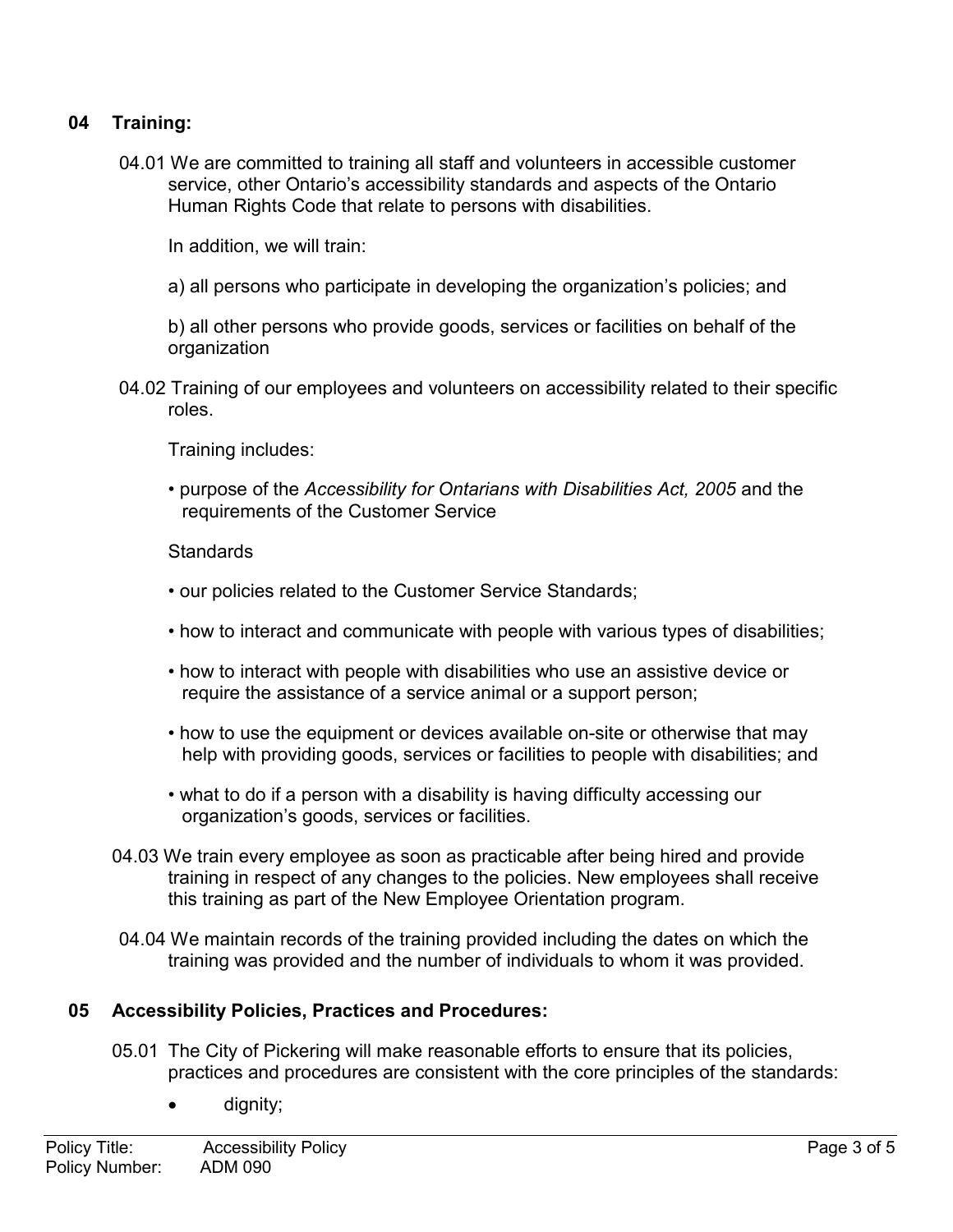- independence;
- integration, except when alternate measures are necessary to meet the needs of persons with disabilities; and
- equal opportunity.

By considering these principles when developing policies, practices and procedures, accessibility planning becomes entrenched within the decisionmaking process and satisfies the spirit with which the AODA, 2005 was enacted.

- 05.02 Dignity and independence interaction with all individuals will be in a manner that respects the dignity and independence of persons with disabilities. It includes consideration of how any accommodation is provided and the individual's own participation in the process.
- 05.03 Integration achieving integration and full participation for persons with disabilities requires barrier-free and inclusive design and removal of existing barriers, whether they are physical, sensory, developmental or systemic. Preventing and removing barriers means persons with disabilities will be able to access opportunities provided by the City in the areas of services, programs and employment.
- 05.05 Equal opportunity preventing and removing barriers, means persons with disabilities will have equal access to opportunities provided by the City in the areas of services, programs and employment.

## **06 Customer Service Standards**

- 06.01 The City of Pickering shall develop and implement customer service procedures which will reflect the principles of respect for the individual, independence, integration and equal access for all; and in accordance with the Accessibility Standards for Customer Service, Ontario Regulation 429/07*.*
- 06.02 Service will be provided to persons with disabilities in a manner that takes into account an individual's disability and in consultation with them.

## **07 Information and Communications Standards**

- 07.01 The City of Pickering recognizes that access to information and the ability to communicate clearly are essential in our society.
- 07.02 The City of Pickering will create, provide and receive information and communications in consultation with and in ways that are accessible for persons with disabilities. Such accommodations will be in accordance with the requirements of the Information and Communications section of the Integrated Accessibility Standards, Ontario Regulation 191/11.

## **08 Employment Standards**